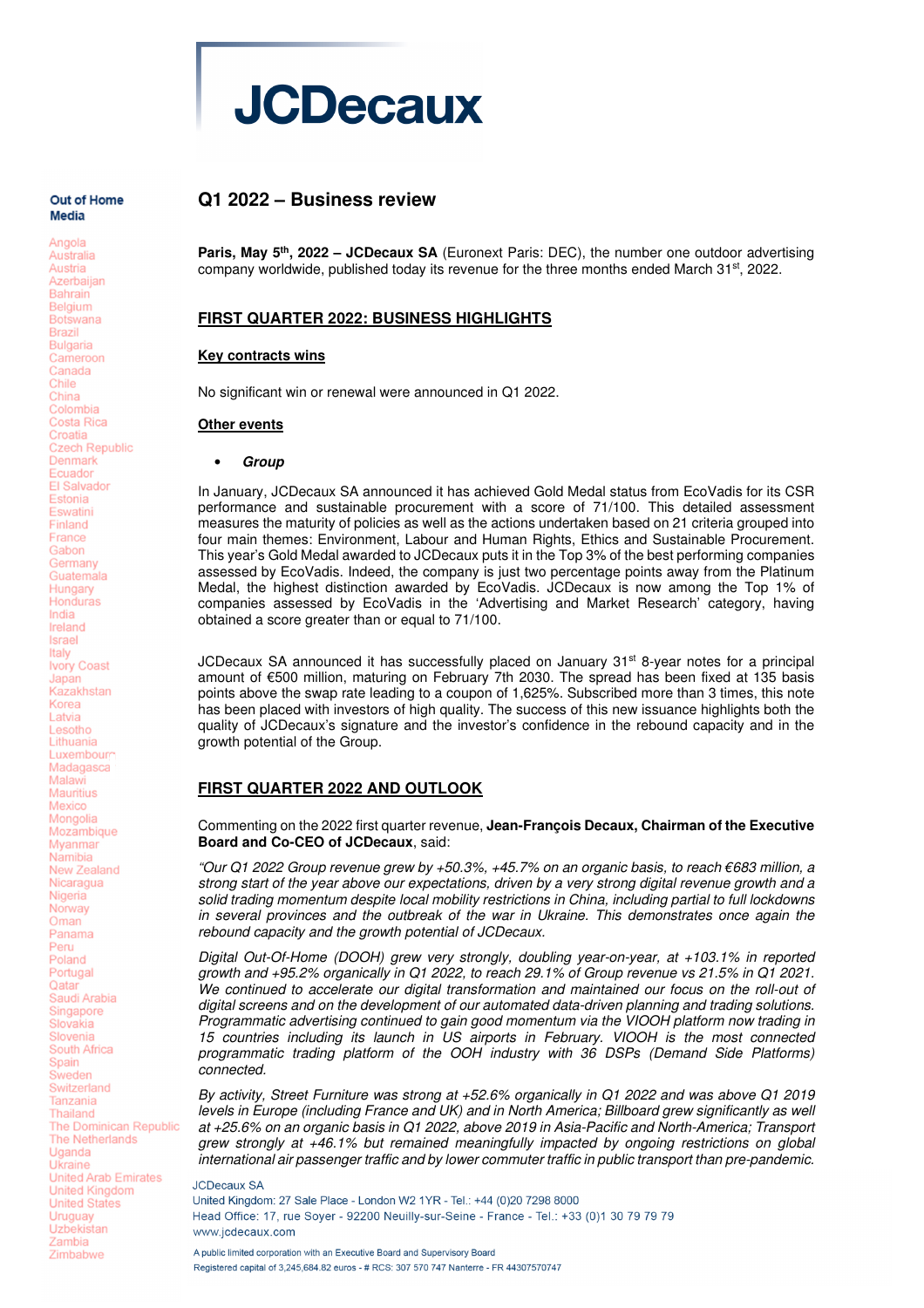

All geographies grew strongly in Q1 2022. Europe (including France and UK), North America and Rest of the World were the main growth drivers, while Asia-Pacific grew at a lower pace due to its Transport exposure and to local mobility restrictions in China.

As far as Q2 2022 is concerned, we continue to have a solid trading momentum but given increased mobility restrictions in China since the beginning of the quarter including extended lockdowns in several provinces, we expect an organic revenue growth of above +15%.

As the most digitised global OOH company with our new data-led audience targeting and programmatic solutions, our well diversified portfolio, our ability to win new contracts, the strength of our balance sheet and the high quality of our teams across the world, we believe we are well positioned to benefit from the rebound. We are more than ever confident in the power of our media in an advertising landscape increasingly fragmented and more and more digital and in the role it will play to support the economic recovery as well as to drive positive changes."

Following the adoption of IFRS 11 from January  $1<sup>st</sup>$ , 2014, the operating data presented below is adjusted to include our prorata share in companies under joint control. Please refer to the paragraph "Adjusted data" of this release for the definition of adjusted data and reconciliation with IFRS.

The values shown in the tables are generally expressed in millions of euros. The sum of the rounded amounts or variations calculations may differ, albeit to an insignificant extent, from the reported values.

Adjusted revenue for the first quarter 2022 increased by +50.3% to  $€683$  million compared to €454.3 million in the first quarter of 2021.

Excluding the positive impact from foreign exchange variations (no impact from changes in perimeter), adjusted revenue increased by +45.7%.

Adjusted advertising revenue, excluding revenue related to sale, rental and maintenance of street furniture and advertising displays, increased by +51.4% on an organic basis in the first quarter of 2022.

| Q1 adjusted revenue     | 2022 (€m) | 2021 (€m) | Reported<br>growth | Organic<br>growth <sup>(a)</sup> |
|-------------------------|-----------|-----------|--------------------|----------------------------------|
| <b>Street Furniture</b> | 347.5     | 223.8     | $+55.3%$           | $+52.6%$                         |
| Transport               | 234.9     | 151.6     | $+54.9%$           | $+46.1%$                         |
| <b>Billboard</b>        | 100.6     | 78.9      | $+27.5%$           | $+25.6%$                         |
| Total                   | 683.0     | 454.3     | $+50.3%$           | +45.7%                           |

a. Excluding acquisitions/divestitures and the impact of foreign exchange

Please note that the geographic comments below refer to organic revenue growth.

### **STREET FURNITURE**

First quarter adjusted revenue increased by +55.3% to €347.5 million (+52.6% on an organic basis). All geographies performed strongly compared to Q1 2021, Europe (including France and UK), the Rest of the World and North America were the drivers of growth while Asia-Pacific was also up double-digit but at a lower pace as it remained affected by mobility restrictions. Europe (including France and UK) and North America were above the Q1 2019 revenue levels.

First quarter adjusted advertising revenue, excluding revenue related to sale, rental and maintenance of street furniture was up +60.8% on an organic basis compared to the first quarter of 2021.

### **TRANSPORT**

First quarter adjusted revenue increased by  $+54.9\%$  to  $\text{\textsterling}234.9$  million ( $+46.1\%$  on an organic basis), reflecting a rebound in both air passenger traffic and public transport commuting. While China was up single-digit impacted by local mobility restrictions including partial to full lockdowns in several provinces, all other regions grew very significantly year-on-year.

# **BILLBOARD**

First quarter adjusted revenue increased by  $+27.5\%$  to  $\epsilon$ 100.6 million (+25.6% on an organic basis). All geographies grew strongly with North America and Asia-Pacific above Q1 2019 revenues.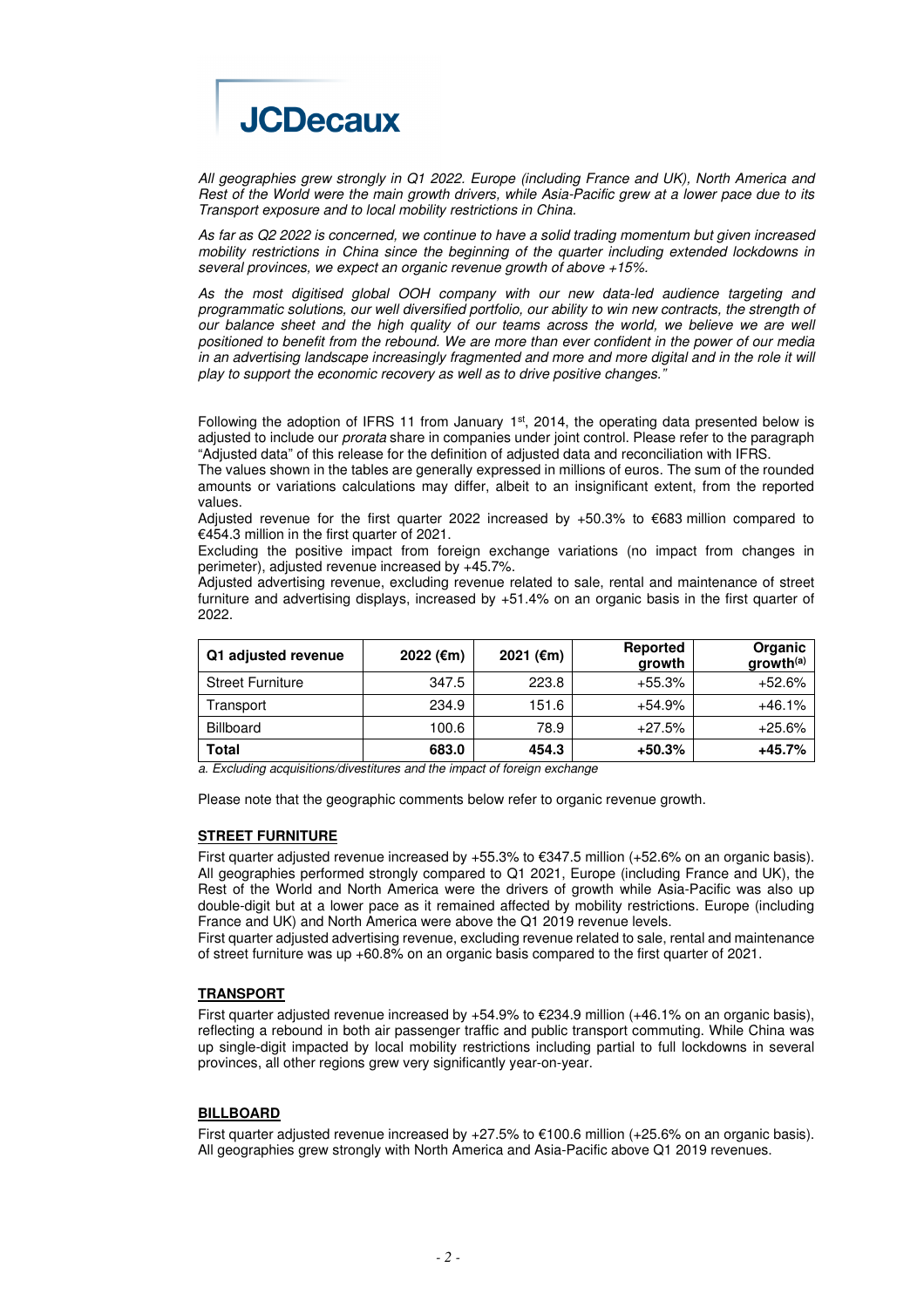

## **ADJUSTED DATA**

Under IFRS 11, applicable from January 1<sup>st</sup>, 2014, companies under joint control are accounted for using the equity method.

However, in order to reflect the business reality of the Group, operating data of the companies under joint control will continue to be proportionately integrated in the operating management reports used by directors to monitor the activity, allocate resources and measure performance.

Consequently, pursuant to IFRS 8, Segment Reporting presented in the financial statements complies with the Group's internal information, and the Group's external financial communication therefore relies on this operating financial information. Financial information and comments are therefore based on "adjusted" data, consistent with historical data prior to 2014, which is reconciled with IFRS financial statements.

In Q1 2022, the impact of IFRS 11 on adjusted revenue was -€54.4 million (-€37.6 million in Q1 2021), leaving IFRS revenue at €628.5 million (€416.7 million in Q1 2021).

## **ORGANIC GROWTH DEFINITION**

The Group's organic growth corresponds to the adjusted revenue growth excluding foreign exchange impact and perimeter effect. The reference fiscal year remains unchanged regarding the reported figures, and the organic growth is calculated by converting the revenue of the current fiscal year at the average exchange rates of the previous year and taking into account the perimeter variations prorata temporis, but including revenue variations from the gains of new contracts and the losses of contracts previously held in our portfolio.

| €m                                              |                       | Ω1       |
|-------------------------------------------------|-----------------------|----------|
| 2021 adjusted revenue                           | (a)                   | 454.3    |
| 2022 IFRS revenue                               | (b)                   | 628.5    |
| IFRS 11 impacts                                 | (c)                   | 54.4     |
| 2022 adjusted revenue                           | $(d) = (b) + (c)$     | 683.0    |
| Currency impacts                                | (e)                   | $-20.9$  |
| 2022 adjusted revenue at<br>2021 exchange rates | $(f) = (d) + (e)$     | 662.1    |
| Change in scope                                 | (q)                   | 0.0      |
| 2022 adjusted organic<br>revenue                | $(h) = (f) + (g)$     | 662.1    |
| Organic growth                                  | $(i) = (h) / (a) - 1$ | $+45.7%$ |

| €m           | Impact of currency as<br>of March 31 <sup>st</sup> , 2022 |
|--------------|-----------------------------------------------------------|
| <b>RMB</b>   | -6.7                                                      |
| <b>USD</b>   | $-3.7$                                                    |
| <b>GBP</b>   | $-2.8$                                                    |
| <b>HKD</b>   | $-1.5$                                                    |
| Other        | $-6.2$                                                    |
| <b>Total</b> | $-20.9$                                                   |

| Average exchange rate | Q1 2022 | Q1 2021 |
|-----------------------|---------|---------|
| <b>RMB</b>            | 0.1404  | 0.1281  |
| <b>USD</b>            | 0.8915  | 0.8300  |
| <b>GBP</b>            | 1.1956  | 1.1443  |
| HKD                   | 0.1142  | 0.1070  |